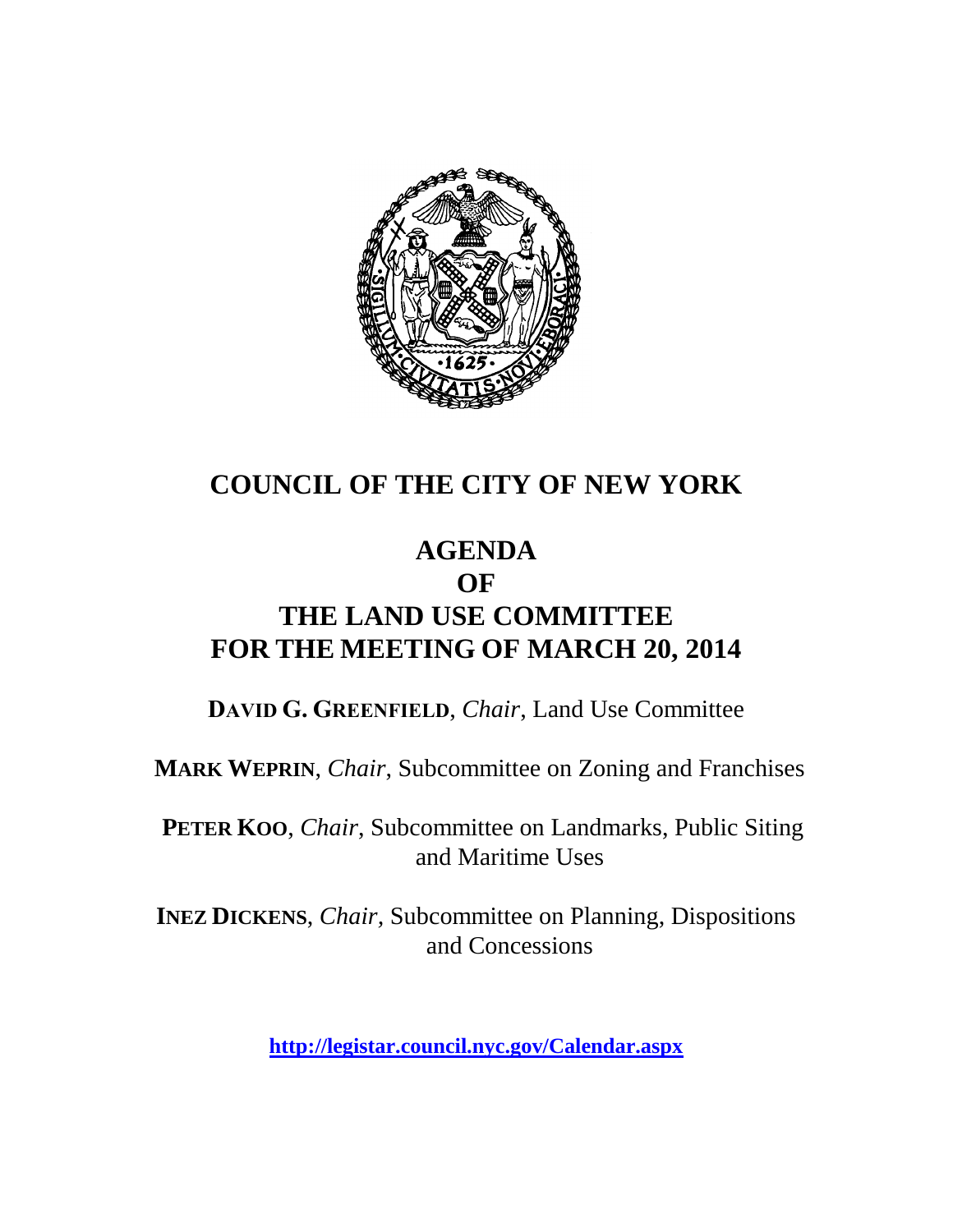## **AGENDA OF THE LAND USE COMMITTEE**

The Land Use Committee will hold a meeting in the **Committee Room, City Hall,** New York City, New York 10007, commencing at **11:00 A.M. on Thursday, March 20, 2014**, and will consider the following items and conduct such other business as may be necessary:

## **L.U. NO. 18 WHITE HORSE TAVERN**

# **MANHATTAN CB - 2 20145268 TCM**

Application pursuant to Section 20-226 of the Administrative Code of the City of New York, concerning the petition of 567 Hudson Street, Inc., d/b/a White Horse Tavern, for a revocable consent to continue to maintain and operate an unenclosed sidewalk café located at 567 Hudson Street.

# **L.U. NO. 21 MAISON O**

# **MANHATTAN CB - 2 20145310 TCM**

Application pursuant to Section 20-226 of the Administrative Code of the City of New York, concerning the petition of 98 Kenmare Restaurant Group LLC, d/b/a Maison O, for a revocable consent to establish, maintain and operate an unenclosed sidewalk café located at 98 Kenmare Street.

### **L.U. NO. 22 NONNA'S PIZZERIA AND TRATTORIA**

# **QUEENS CB - 7 20145354 TCQ**

Application pursuant to Section 20-225 of the Administrative Code of the City of New York, concerning the petition of Nonna's of Whitestone Ltd., d/b/a Nonna's Pizzeria and Trattoria, for a revocable consent to establish, maintain and operate an enclosed sidewalk café located at 22-30 154<sup>th</sup> Street.